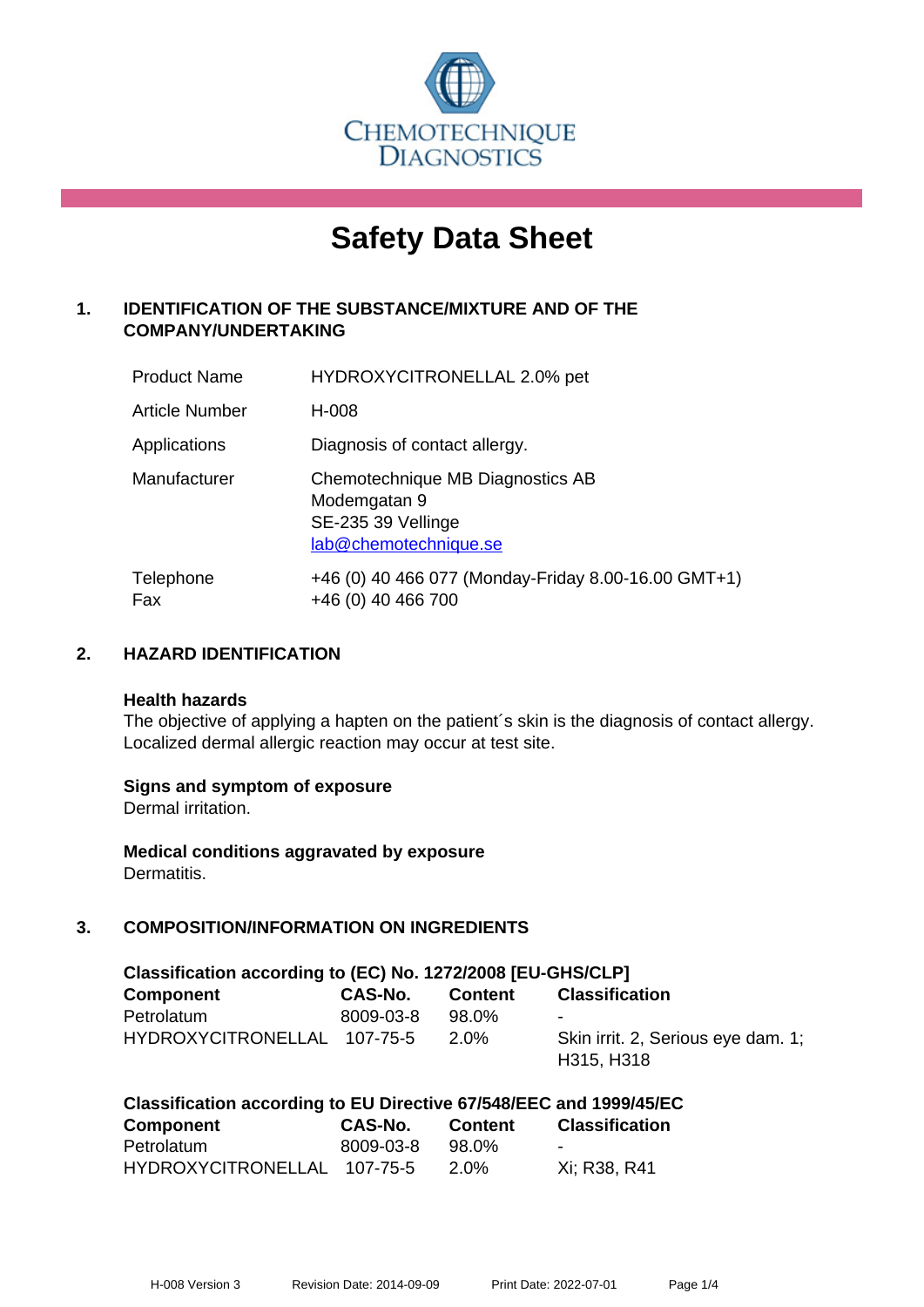## **4. FIRST AID MEASURES**

## **Emergency and first aid procedures**

Obtain medical attention.

# **5. FIRE-FIGHTING MEASURES\***

#### **Suitable extinguish media**

CO2, powder or water spray. Fight larger fires with water spray or alcohol resistant foam.

# **For safety reasons unsuitable extinguishing agents**

Water with full jet.

## **Special protective equipment for fire-fighters**

Wear self-contained respiratory protective device. Wear fully protective suit.

\*Data is shown for petrolatum only

## **6. ACCIDENTAL RELEASES MEASURES**

**Steps to be taken if material is released or spilled** Contain and place in a closed container.

# **7. HANDLING AND STORAGE**

**Precautions to be taken in handling and storage** Store dark at 5-8 C. Avoid extended exposure to light. FOR EXTERNAL USE ONLY.

# **8. EXPOSURE CONTROLS/PERSONAL PROTECTION**

**Respiratory protection** Not required.

**Ventilation** Local exhaust.

**Protective gloves** Disposal gloves.

#### **Eye protection** Not required with normal use.

## **Work/Hygienic practices**

Wash hands after each use.

## **9. PHYSICAL AND CHEMICAL PROPERTIES**

Odour **Odourless** 

Appearance Ivory White Semi-solid

Melting point\* 50-55° C Flash point\*  $>100^{\circ}$ C

Boiling point\* No data available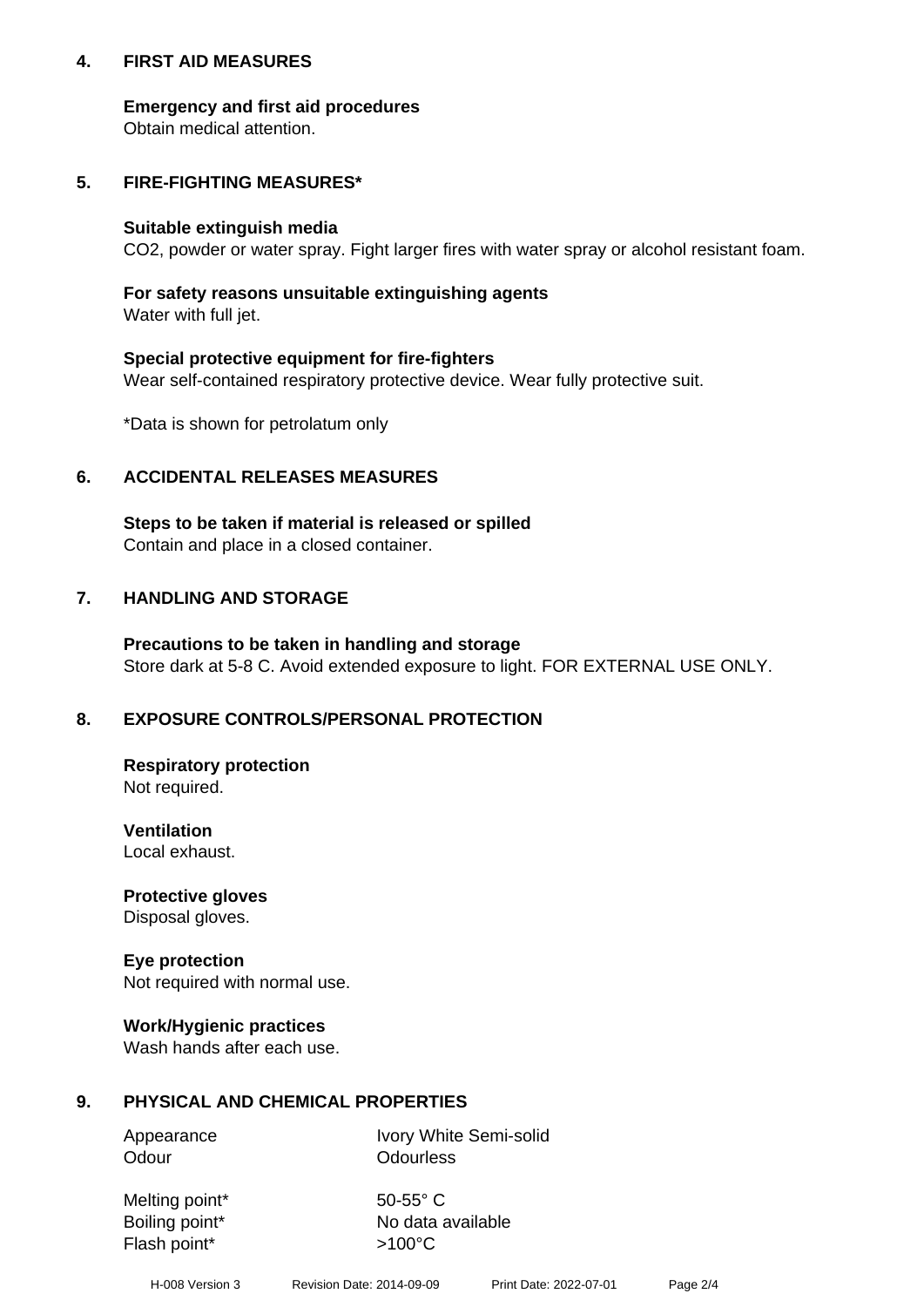Density\* No data available. Solubility in/Miscibility with Water\*

Self ignition\* Product does not self ignite. Danger of explosion\* Product does not present an explosion hazard. Insoluble

\*Data is shown for petrolatum only

# **10. STABILITY AND REACTIVITY**

#### **Incompability**

May react with strong oxidizing agents.

#### **Stability**

Stable at recommended storage conditions.

#### **Hazardous byproducts**

Combustion may generate CO, CO2 and other oxides.

**Hazardous polymerization**

Will not occur.

## **11. TOXICOLOGICAL INFORMATION**

No data available.

## **12. ECOLOGICAL INFORMATION**

No data available.

## **13. DISPOSAL CONSIDERATIONS**

#### **Waste disposal method**

Comply with federal, state/provincial and local regulation.

#### **14. TRANSPORT INFORMATION**

Not dangerous goods.

## **15. REGULATORY INFORMATION**

The classification is according to the latest editions of the EU lists, and extended by company and literature data.

## **16. OTHER INFORMATION**

#### **Text of H-statements and R-phrases mentioned in Section 3**

| Skin irrit. 2      |                           | Skin irritation (Category 2)    |          |
|--------------------|---------------------------|---------------------------------|----------|
| Serious eye dam. 1 |                           | Serious eye damage (Category 1) |          |
| H <sub>315</sub>   |                           | Causes skin irritation.         |          |
| H318               |                           | Causes serious eye damage.      |          |
| H-008 Version 3    | Revision Date: 2014-09-09 | Print Date: 2022-07-01          | Page 3/4 |